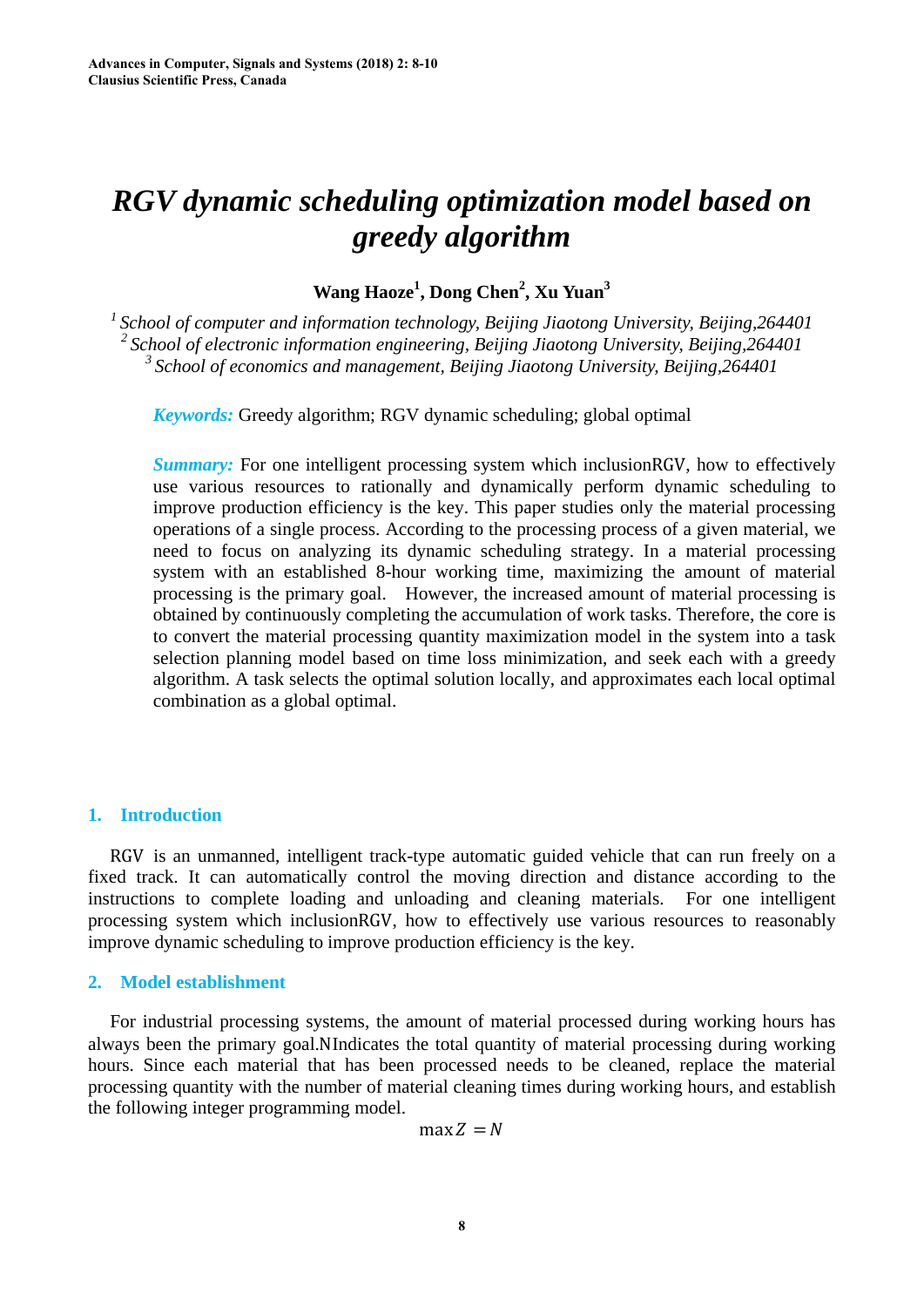$$
\begin{cases}\nN = \sum_{i=1}^{m} x_i \\
x_i = \begin{cases}\n1 \text{ The } i-th \text{ task contains material cleaning} \\
0 \text{ The } i-th \text{ task does not contain material cleaning}\n\end{cases}\n\end{cases}
$$

Among them m indicates that during 8 hours of working time The total RGV number of tasks performed.

The increase in the number of material processing is accumulated by the completion of one material processing task. If the material processing quantity is as high as possible, Then the processing time of each CNC should be as long as possible, that is, the loss of time should be as small as possible., so for each task  $P_i$  To determine, the goal is to establish a linear programming model with the least time loss as follows:

$$
\min Z = W(P_i)
$$
\n
$$
\begin{cases}\nW(P_i) = nt_{run} + (n-1)t_{P_i} \\
t_{run} = t_{uj} \\
P_i \in W \\
t_{P_i} \in \{t_i, t_i + t_w\} \\
n \in \{1, 2, 3, 4, 5, 6, 7, 8\} \\
t_{run}, t_{P_i} > 0\n\end{cases}
$$

#### **3. Greedy algorithm**

The greedy algorithm is an improved hierarchical processing method. The greedy algorithm is characterized by a greedy strategy, step by step, and each step is guaranteed to obtain a local optimal solution. In the above model establishment, it is a greedy idea to indirectly realize the maximum amount of processed materials by minimizing the time loss of each task selection. The greedy strategy is the strategy that minimizes the time loss generated after each task is selected. Based on such a strategy, the local optimal solution is obtained, and then the global optimal is solved.

The steps to give a dynamic scheduling algorithm based on greedy algorithm are as follows:

Step1: Start work, total material processing $N = 0$  If the CNC is in idle state, the demand signal for feeding is sent to the RGV; if the processing operation is completed, the demand signal is sent out, and the task set at this time is, at this time RGV task set is  $M = \{M_1, M_2, \dots, M_n\}$ 

Step2: Calculate the loss function value for each task separately  $W(M_i), (M_i) \in M$ 

Step3: Select the following conditionsM<sup>i</sup>

$$
W(M_i) = \min\{W(M_j)|M_j \in M\}
$$

Step4: Will task  $M_i$  determine the task to be executed for the next step, judge the task  $M_i$ , Whether it contains the cleaning of the material, if it contains the total processing of the materialN  $++$ , M<sub>i</sub>After the execution is completed, calculate the working time and generate a new one.RGVTask collectionM, repeat Step2, Step3, Step4.

Step5: If the working time exceeds8Hours, stop task selection, calculate the number of processed materials, and save specific scheduling results.

#### **4. Model practicality test**

For the first eight CNC-numbering operations, 1,2,3,4,5,6,7,8 can be obtained quickly by greedy algorithm. RGV is between No. 7 and No. 8 A after the completion of the 8th material feeding. By